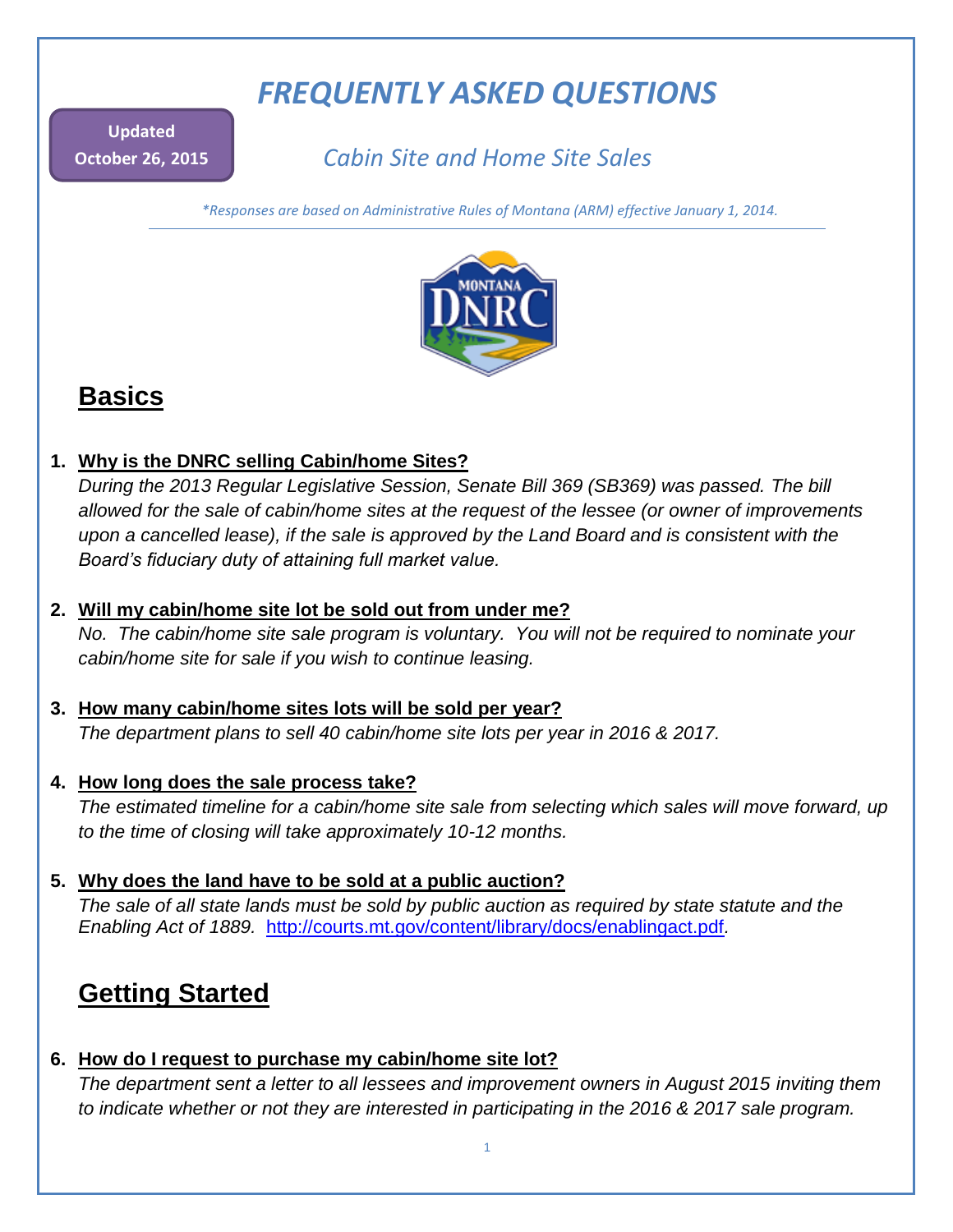*Responses to this request were due by October 1, 2015. The department will evaluate those cabin/home sites that indicated interest in participating in the sale program and select a total of 80 lots to participate in 2016 & 2017 sale programs.*

*Those cabin/home site lots that meet the preliminary sale criteria, and are selected for the sale program, will be notified by the department with further instructions. Instructions will include submitting a Cabin Site Sale Nomination Form along with payment of a non-refundable \$100 nomination fee.*

## **7. What are the preliminary sale criteria?**

*The department may consider the following factors in the preliminary review:*

- o *Whether sale is consistent with the board's constitutional fiduciary duty;*
- o *whether the improvements possess clear title and whether any mortgage holder consents to sale;*
- o *whether there are any outstanding lease violations on the parcel;*
- o *whether, and to what degree, the sale of the parcel would affect access to other public lands;*
- o *the extent of infrastructure, such as roads, utilities, power, telephone, water, or sewer availability;*

#### **8. What if my cabin/home lot does not meet the preliminary criteria?**

*You can work with local DNRC staff to address the issues.* 

## **9. How do I find out if my cabin/home site lot has been surveyed? What if it has not been surveyed?**

*You may contact a DNRC office in your area to see if your lot has a current survey useable to convey title. The lot will not be saleable until it has been properly surveyed. DNRC will work to complete surveys as funding is available.*

### **10.Who can nominate a cabin/home site lot for sale?**

*Cabin/home sites can be nominated for sale by the current lessee, improvements owner, DNRC or the Land Board.* 

## **11.How will DNRC prioritize sale requests?**

*Lots that have requested to participate in the sale program will be screened through the preliminary sales criteria. The department will then select nominations from the pool of qualified sales.*

## **12.What if my cabin/home site lot is not selected for the current sale year(s)?**

*The department will send out a letter to lessees and improvement owners in the fall of the preceding year of the sale selection informing them of the anticipated sale activity for the upcoming year(s).*

## **13.What if my cabin/home site lot is denied for sale entirely?**

*You may appeal the denial to the Land Board, choose to continue leasing, or work with the department to correct any issues if possible.*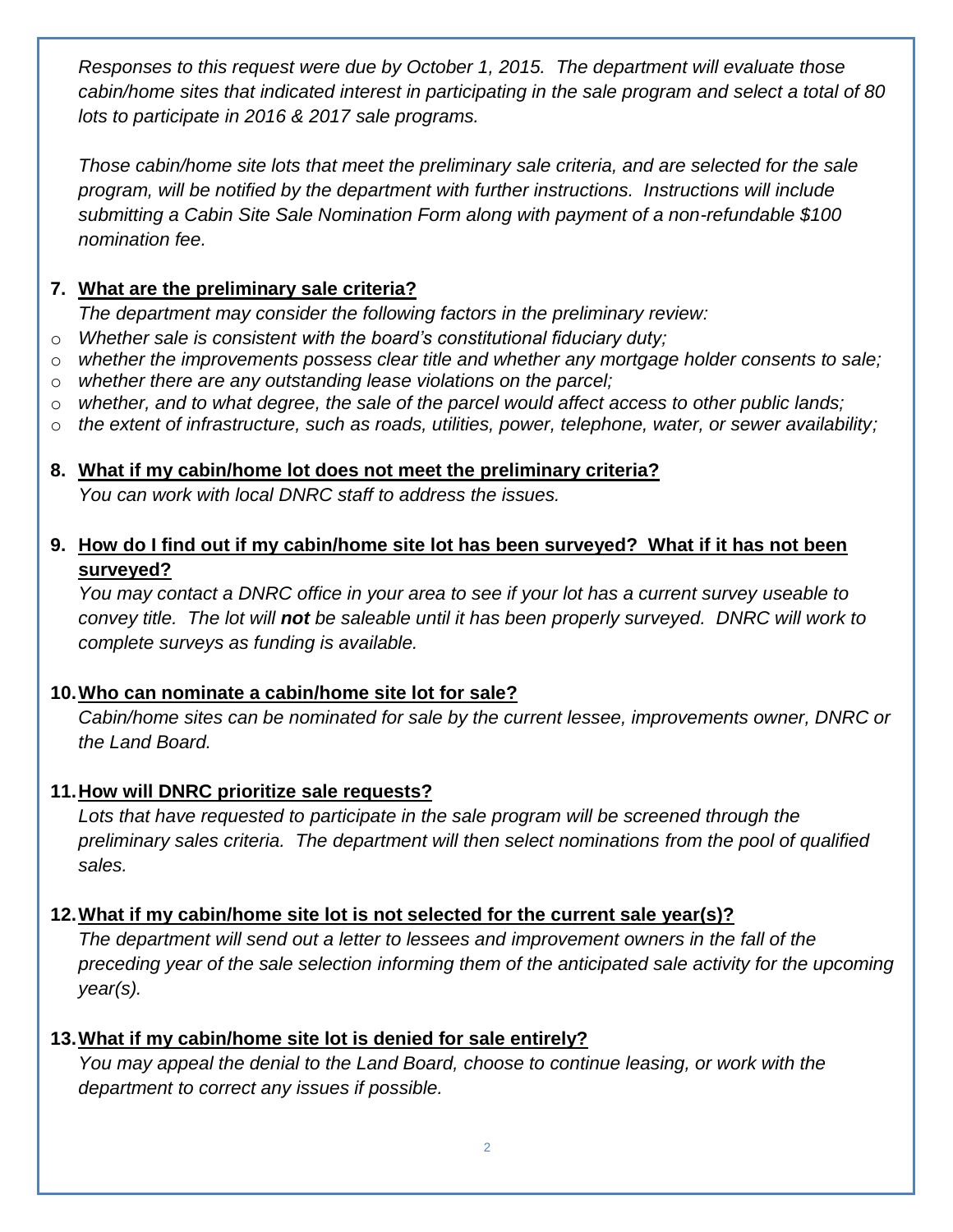## **Risks/Cost**

### **14.Can someone outbid me if I own improvements on the cabin/home site lot?**

*Yes, but if you are the current lessee you have the preference right to match the high bid in accordance with 77-2-324, MCA. If you are only the improvements owner, and not a current lessee, you do not have the same right to match the high bid; you must bid higher.* 

## **15.What happens to my improvements if someone outbids me?**

*You must sell the improvements to the winning bidder, and the winning bidder must purchase the improvements from you for the value determined by the appraiser and set by the Land Board prior*  to the public auction. The owner of the improvements will be required to complete an Agreement *to Sell Improvements Form agreeing to sell their improvements for the amount set by the Land Board.*

### **16.What are the costs involved?**

*The lessee or improvements owner is responsible for Processing Costs associated with preparing a cabin/home site lease lot for sale. These costs are non-refundable and must be paid up front. They include but are not limited to:*

- *A one-time non-refundable \$100 nomination fee that must be paid for each cabin/home site nominated for sale;*
- *Cost of the appraisal attributable to the improvements;*
- *Legal advertisement of sale;*
- *Environmental review (if required);*
- *Document recording fees; and*
- *Water rights transfers*

## **During the Process**

## **17.How is the sale price determined for the cabin/home site lot?**

*A Montana Certified General Appraiser will complete a market value appraisal of both the lease site and the improvements under consideration for sale. The department then takes the appraiser's determination of values to the Land Board for their approval. The Land Board sets the minimum bid for the lease lot and sets the maximum amount that the improvements owner can be compensated for the sale of the improvements.*

## **18.How will the sales price for my improvements be determined?**

*A Montana Certified General Appraiser will complete a market value appraisal of both the lease site and improvements under consideration for sale. The appraisal will include separate values for the land and the improvements. The Land Board sets the maximum asking price for the improvements associated with the sale of the land will be the appraised value of the improvements as determined by the appraiser.*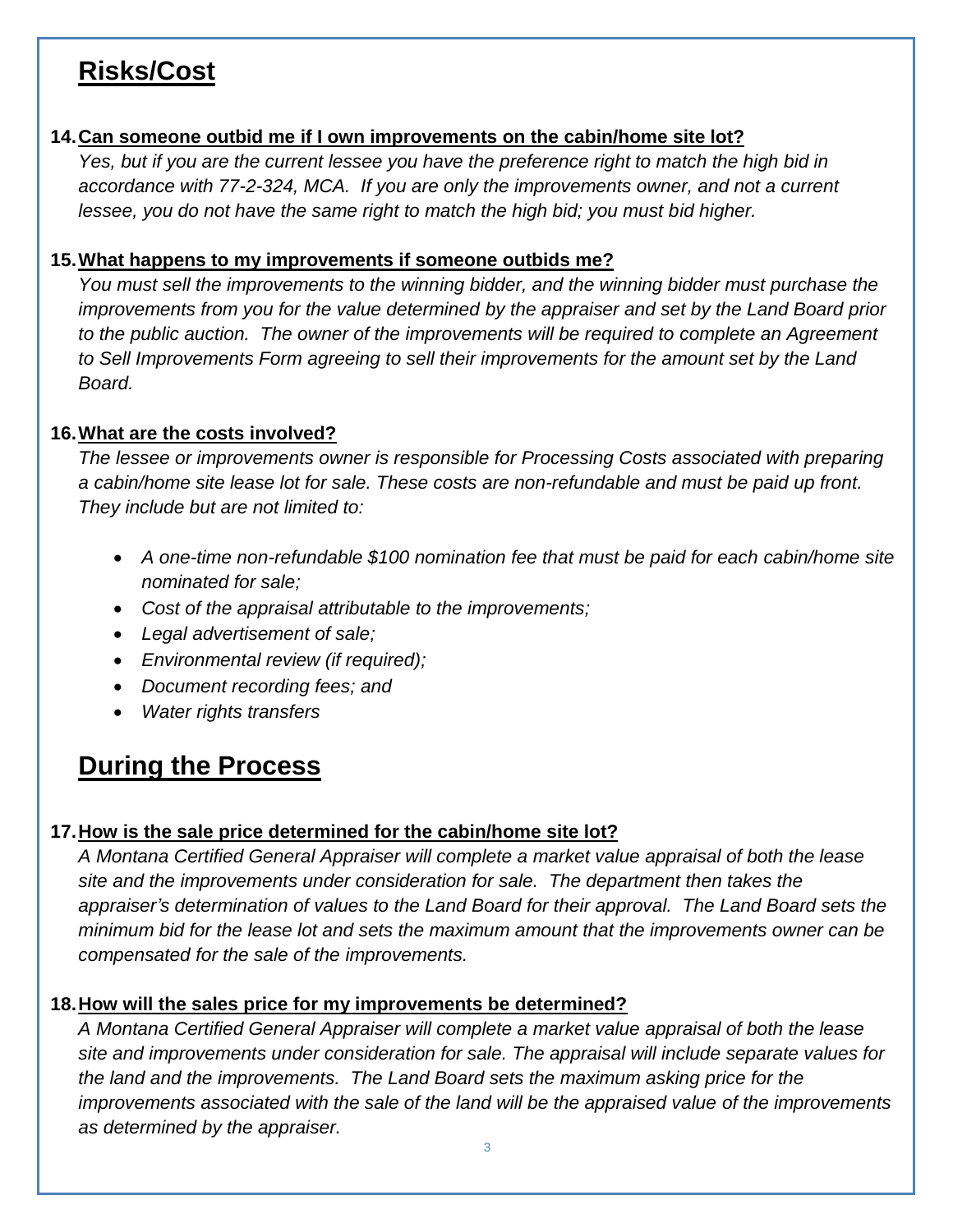#### **19.Who does the appraisal?**

*The department will contract with a Montana Certified General Appraiser to appraise both the cabin/home site and all improvements under consideration for sale. The appraisal must comply with Uniform Standards of Professional Appraisal Practices (USPAP) as adopted by the state Board of Real Estate Appraisers in ARM 24.207.402. The department will review or contract the review of the appraisal conducted by the contract appraiser.*

#### **20.What if I don't agree with the appraised value?**

*You may request an informal administrative hearing before the department to contest those valuations by submitting a Notice of Appeal of Value Form within 10 days of the department's notification of the appraised value of the land and improvements. The department shall appoint a Hearing Examiner who will review the arguments and evidence received at the hearing and make a recommendation of the values to the Land Board. A current lessee may also choose to withdraw the parcel from the sale process and continue to lease.*

#### **21.What if I don't want to sell my improvements?**

*The owner of any improvements located on the lease site must complete an Agreement to Sell Improvements Form agreeing to sell their improvements to the highest bidder on the land for the amount set by the Land Board.*

### **22.Do I still need to pay my lease fee while my cabin/home site lot is going through the sale process?**

*Yes. All lease fees must be paid as the sale goes through the sale process.*

#### **23.What if my lease expires before my lot is selected for sale?**

In order to maintain a preference right to match high bid, the lease must be in good standing. *order to maintain the preference right, and the priority status, the lease would have to be renewed upon expiration.*

#### **24.Can I withdraw my cabin/home site lot from sale?**

*Yes, if you are the current lessee. The lessee must send written notice by certified mail to the department, postmarked no later than 10 days before the date of the auction.* 

#### **25.Will I know if there are any other people interested in bidding on my lot?**

*Each bidder wishing to participate in the auction as a qualified bidder must submit an Offer to Purchase Agreement along with a bid deposit equal to 5% of the minimum bid amount for the cabin/home site lot, no later than 20 days before the date of the auction. You may contact the department after the date that the bids are due and inquire whether or not there are any qualified bidders for the sale*.

#### **26.Where will the auctions take place?**

*Auctions must take place in the county seat for the county where the parcel is located. Typically this is at the county courthouse or in some instances, the local DNRC office, if one is located in the county seat.*